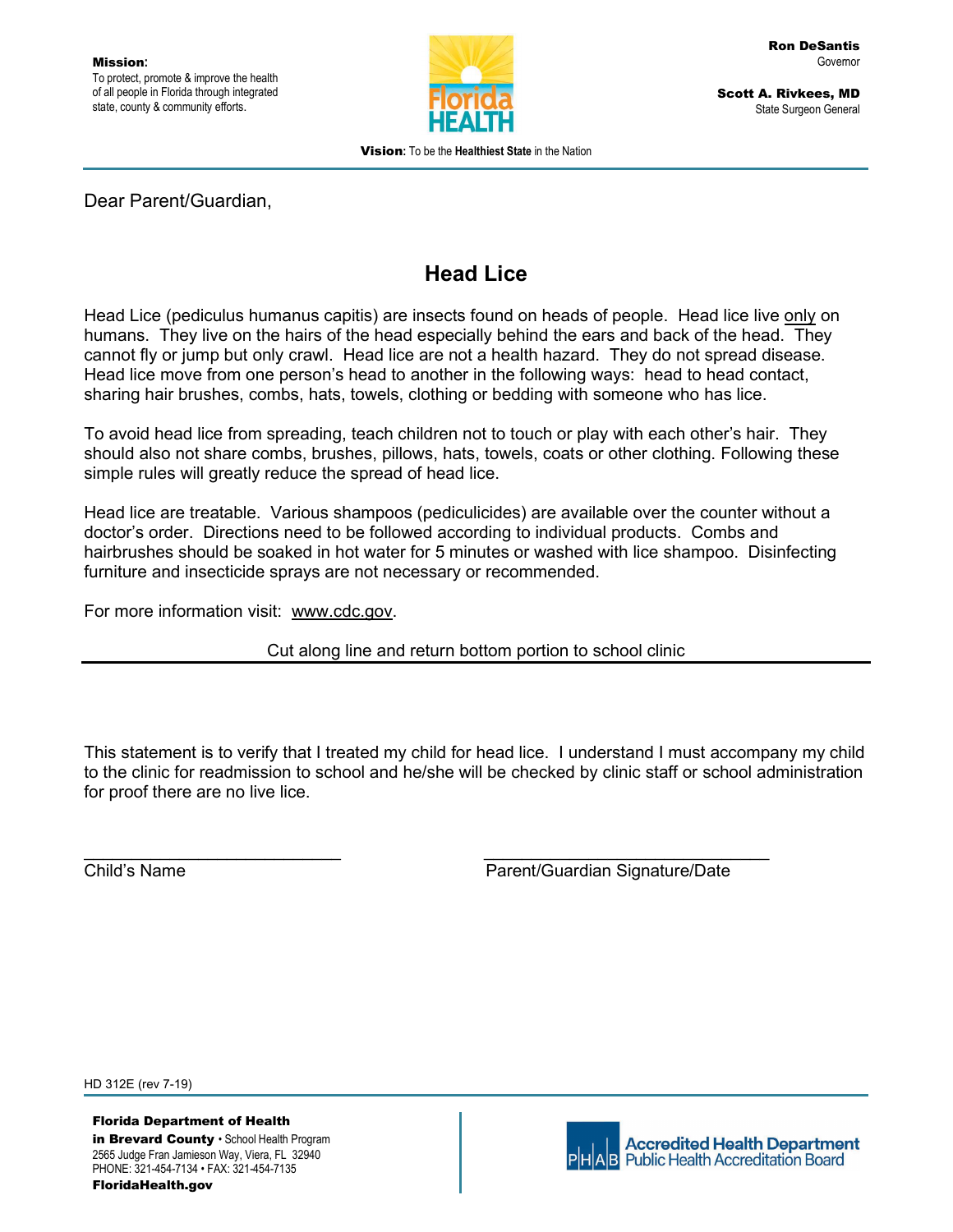# Head Lice Facts

- Head lice are common among all classes of people.
- . You can completely control a head lice infestation with manual removal alone. You cannot completely control head lice with head lice shampoos alone. You must combine shampoo treatment with manual removal. (University of Georgia College of Agricultural and Environmental Sciences http://extension.uga.edu/publications/detail.cfm?number=C851)

# According to the American Academy of Pediatrics:

- . Most cases of head lice are acquired outside of the school.
- · Head lice cause no medical harm.
- Head lice are transmitted by head-to-head contact

(University of Georgia College of Agri-<u>cultural and Environmental Sciences</u><br>http://extension.uga.edu/publications/<br>detail.cfm?number=C851)



Taken with permission from http://<br>www.cdc.gov/parasites/lice/head/<br>prevent.html

2700 Judge Fran Jamieson Way Brevard<br>Viera, FL 32940-6601<br>Schools

T